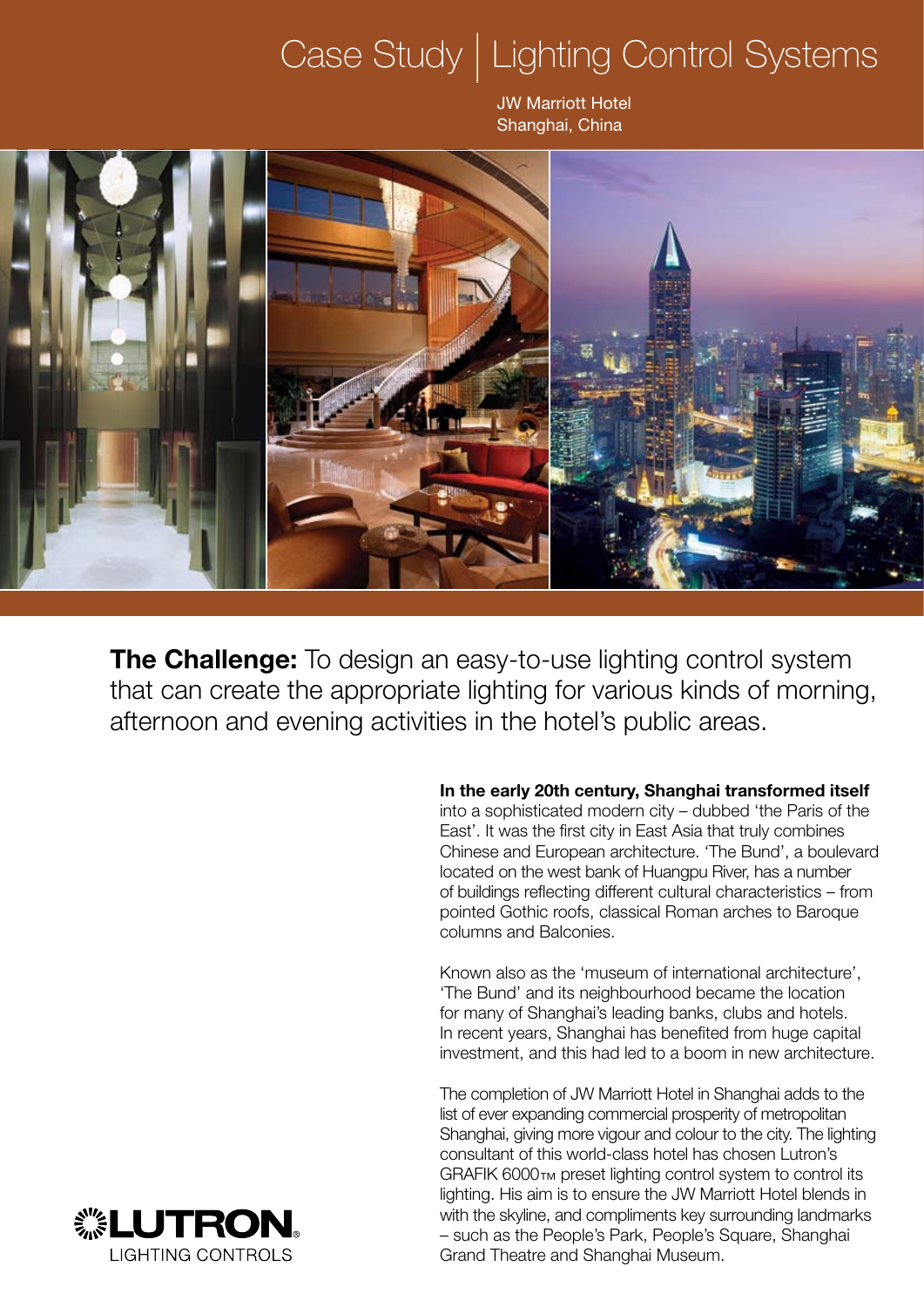

The JW Marriott hotel in China officially opened in October 2003. Acknowledged as the group's most elegant and luxurious Marriott brand, only 29 'JW' hotels are in operation out of its 2,600 properties. JW Marriott Hotel Shanghai, being an integral part of 'Tomorrow Square', is located in the heart of the Shanghai business district. It's the tallest hotel in downtown Puxi, within walking distance is the Bund, the nation's financial business centre.

Physically, 'Tomorrow Square' is a striking modern glass and steel structure, making full use of high quality raw materials – concrete and the latest technology. Starting from a square base, the tower transforms itself into a diagonal square as it rises to a peak. It is also built to withstand wind and earthquake forces with a combination of shear walls and frame action.

Lighting plays an important role in this project as 'Tomorrow Square' was originally built to be an all-purpose building, with the lobby for the JW Marriott Hotel placed on the 38th floor due to the design of the elevators and the grand halls in the main lobby. The hotel needed to create a welcoming environment just for guests as soon as they enter the

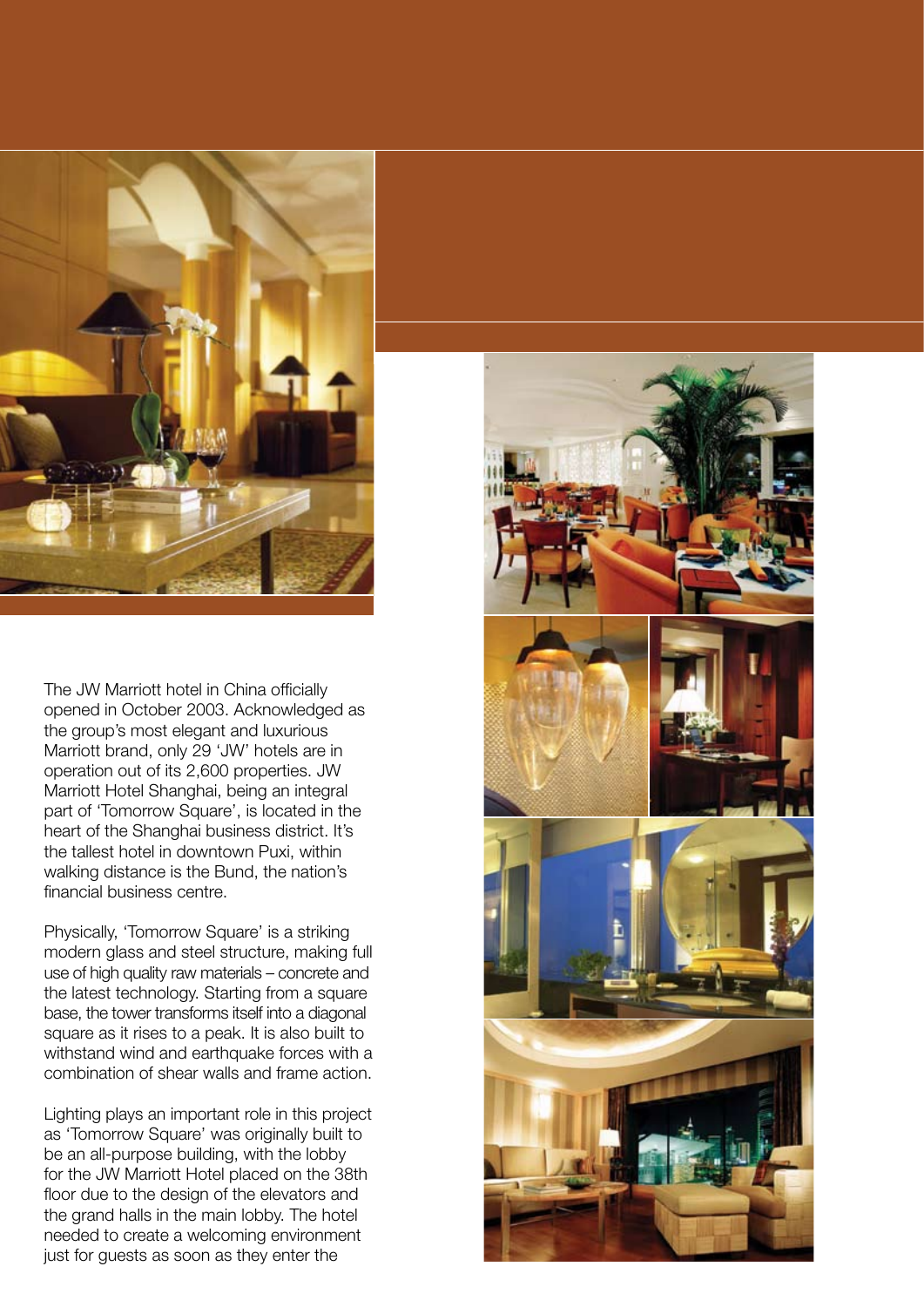





building and maintain a special environment for them between the ground floor and the 38th floor. Lighting creates a relaxing environment suitable to leisure travellers, and projects an air of familiarity and comfort to business travellers.

Standing at 60 stories high, the hotel features 342 luxurious guest rooms and suites, and 255 apartments offering magnificent panoramic city views. Guests will experience an exquisite range of international cuisines, state-of-the-art business and recreation facilities, including the 'Mandara Spa', and the personalised service renowned at JW Marriott hotels worldwide.

The hotel's lighting consultant Lightsource International (Asia) Ltd. chose Lutron Electronics to provide lighting control systems in various locations within the hotel. They include the ballroom, two restaurants, coffee shop, executive lounge, spa, wine cellar, lounge and other public areas. They selected Lutron's lighting control system to meet present and future lighting challenges.

Lawrence Lee, lighting designer at Lightsource commented, "Lutron's lighting control systems are perfect for a ballroom, where different ambience can be created; when there is a seminar, lighting level is high with lights being dimmed during presentations; for a dinner dance, the lights are adjusted in such a way that a relaxed and dazzled environment is set up."

"For the coffee shop setting, lights are usually focused on the environment to make dining an enjoyable and comfortable experience; however, for special arrangements like a dinner or luncheon buffet, the focus is placed on the food so that lights on them can bring out the emphasis. It works the same for the wine cellar. For places where daylight can shine through, Lutron products

adjust so that a low level of light is used to complement it.

"What I appreciate about Lutron products are their user-friendliness; it is so easy to use and control that only simple training is required. Staff in the hotel, retail and similar businesses can easily master the controls of the Lutron system to make changes in order to set the mood for any environment,"

"We have been specifying Lutron products on projects in the US and Asia for 20 years. We have found that they are very robust, dependable and easy to work with. Their main benefit is simplicity in the controls, which most users interface with. We rarely have to re-train the end users on how to operate the system," said Lawrence Lee.

With the GRAFIK 6000TM preset lighting control system, Lee was able to preset scenes across different areas over 60 floors in the hotel and minimize training time for JW Marriott staff and clients. This flexibility has allowed the JW Marriott to handle requests and changes from their clients quickly and easily.